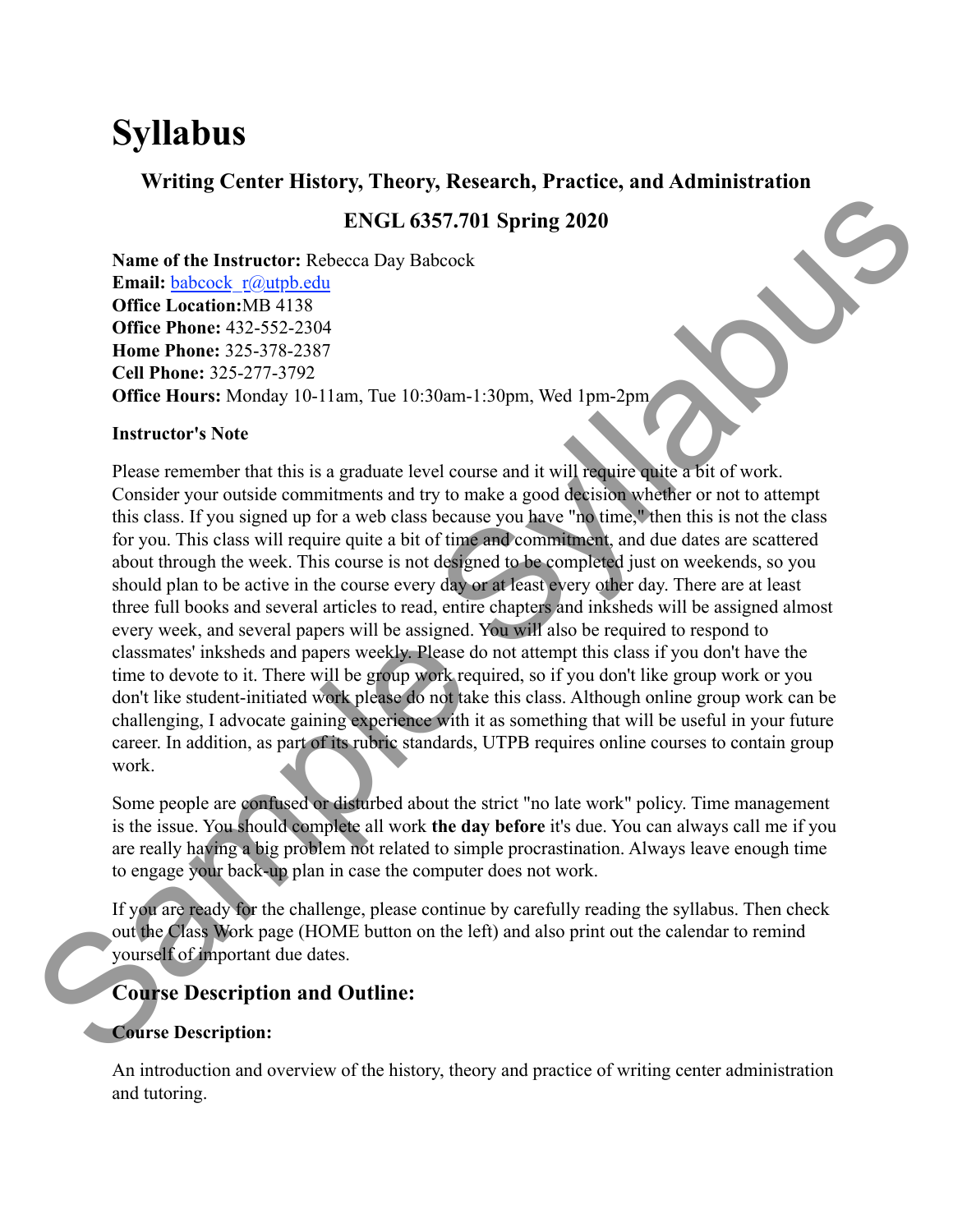#### **Course Prerequisites:**

There are no formal prerequisites for this course. No previous knowledge of or experience in writing centers is required. However, this class will demand a high level of reading, writing and time management skills. If you are not sure you are ready for online learning, please take the READINESS assessment by going to the following link and using username: learning and password: styles.

[The UTPB - Readiness for Education At a Distance Indicator \(READI\) \(Links to an external](http://utpb.readi.info/%22%20%5Ct%20%22_blank)  [site.\)](http://utpb.readi.info/%22%20%5Ct%20%22_blank)

This course requires an intermediate level of computer skills. In order to take this class, you are expected to be able to save files without losing them, save files in a variety of formats (save as), upload and download files on the internet, use discussion text formatting features, cut and paste, do attachments, and use interactive features such as chat.

#### **Course Outline:**

This course consists of readings and activities designed to give us a deeper understanding of the workings of writing centers. We will write responses to readings and respond to each others' responses, resulting in a collaborative discussion and shared meaning-making. We will also complete several assignments designed for their practical application to writing centers work. The course is designed to be challenging as well as fun and will likely require a serious time commitment. I hope that you will consider it time well spent as we grow and learn together. e you are ready for online learning, please take the<br>ollowing link and using username: learning and<br>Distance Indicator (READI) (Links to an external<br>of computer skills. In order to take this class, you are<br>sing them, save

# **Learning Goal and Objectives:**

## **Learning Goal**

To become familiar with the history, theory and practice of writing center tutoring and administration Learning Goal and Objectives:<br>
Learning Goal<br>
To become familiar with the history, theory and practic<br>
administration<br>
Learning Objectives<br>
1. Read and discuss articles and books on writing<br>
2. Observe and analyze writing

## **Learning Objectives**

- 1. Read and discuss articles and books on writing center history, theory and practice
- 2. Observe and analyze writing center tutoring sessions
- 3. Apply theory to practice of tutoring and administrating in a writing center
- 4. Research aspects of writing center theory and practice
	- Synthesize research, history, theory and practice of writing centers through discussion and writing
- 6. Apply techniques of responding to writing through workshops

#### **English Program Mission and Goals:**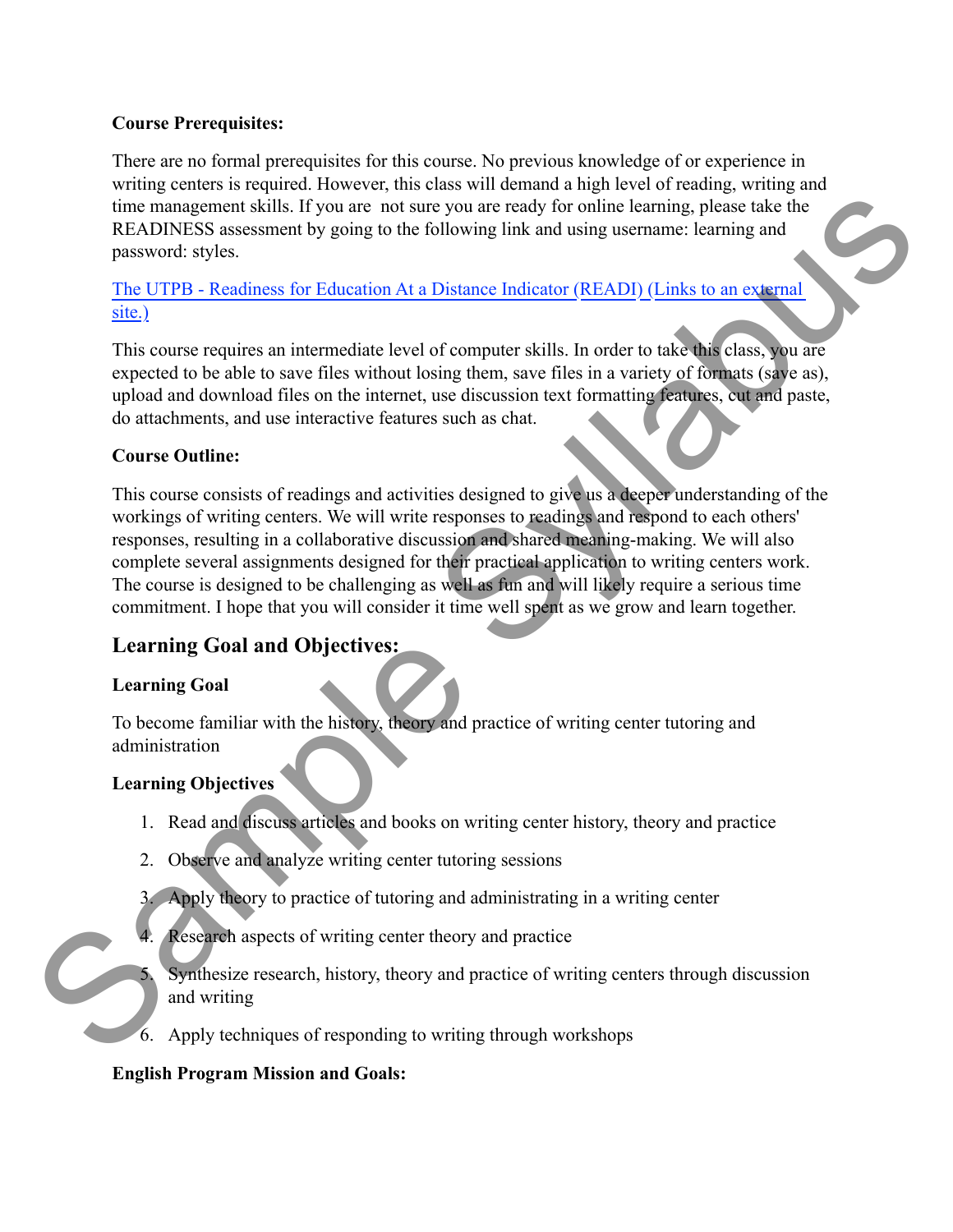The mission of the department of literature is to provide students with a knowledge of British and American literature written by canonical and noncanonical writers with special attention to poetry, fiction, drama, often with an emphasis on the interdisciplinary study of literature and on the structure and complexity of the English language. Through the teaching of literary works of the past and present, the department provides students with opportunities to relate cultural, historical, aesthetic, social and psychological issues of literary works to their own psychological, sociopolitical and cultural conditions today. In the process, students also learn the importance of respecting other people's perspectives in order to achieve social and global harmony. Translate and the beat through the teaching of interary works of<br>the students with opportunities to relate cultural,<br>cal issues of literary works to their own psychological,<br>c. In the process, students also learn the impor

## **ENGLISH M.A. PROGRAM GOALS**

- To train students to work with the materials of literature with scholarly competence and maturity.
- To provide students with a knowledge of major periods, movements, and genres in British and American literature.
- To enhance students' awareness of the cultural contexts of theoretical and literary works.
- To provide rhetorical skills in preparation for such professions as teaching, law, publishing and public relations.
- To empower students by motivating them to increase the knowledge of their field by their own contribution of original work.

# **Course Policies:**

**Computer Requirements:** Computer with Microsoft Word and internet access. All work must be saved in at least three separate places such as the hard drive on your computer, and two discs or USB drives. You should also email it to yourself. There will be NO EXCUSES for lost work due to computer or human error, failure, or malfunction. Always make a hard copy (print out) of your work just in case. You also must have a back-up computer plan in case of emergency. This could be the library, your work, or a friend's house. Computer problems will not be accepted as excuses for not doing work on time. **Course Policies:**<br>Computer Requirements: Computer with Microsoft<br>be saved in at least three separate places such as the ha<br>or USB drives. You should also email it to yourself. The<br>due to computer or human error, failure,

**ADA Statement:** Your success in this class is very important to me. If you have a disability or other condition which may interfere with your success, please see me or the Testing Services  $\&$ [Academic Accommodations Department \(Links to an external site.\)t](http://www.utpb.edu/academics/undergraduate-success/TSAAD%22%20%5Ct%20%22_blank)o discuss possible accommodations. All disability-related information remains confidential.

Students with disabilities that are admitted to The University of Texas of the Permian Basin may request reasonable accommodations and classroom modifications as addressed under Section 504/ADA regulations. The definition of a disability for purposes of ADA is that she or he (1) has a physical or mental impairment that substantively limits a major life activity, (2) has a record of such an impairment or, (3) is regarded as having such an impairment.

Students who have provided all documentation and are eligible for services will be advised of their rights regarding academic accommodations and responsibilities. The University is not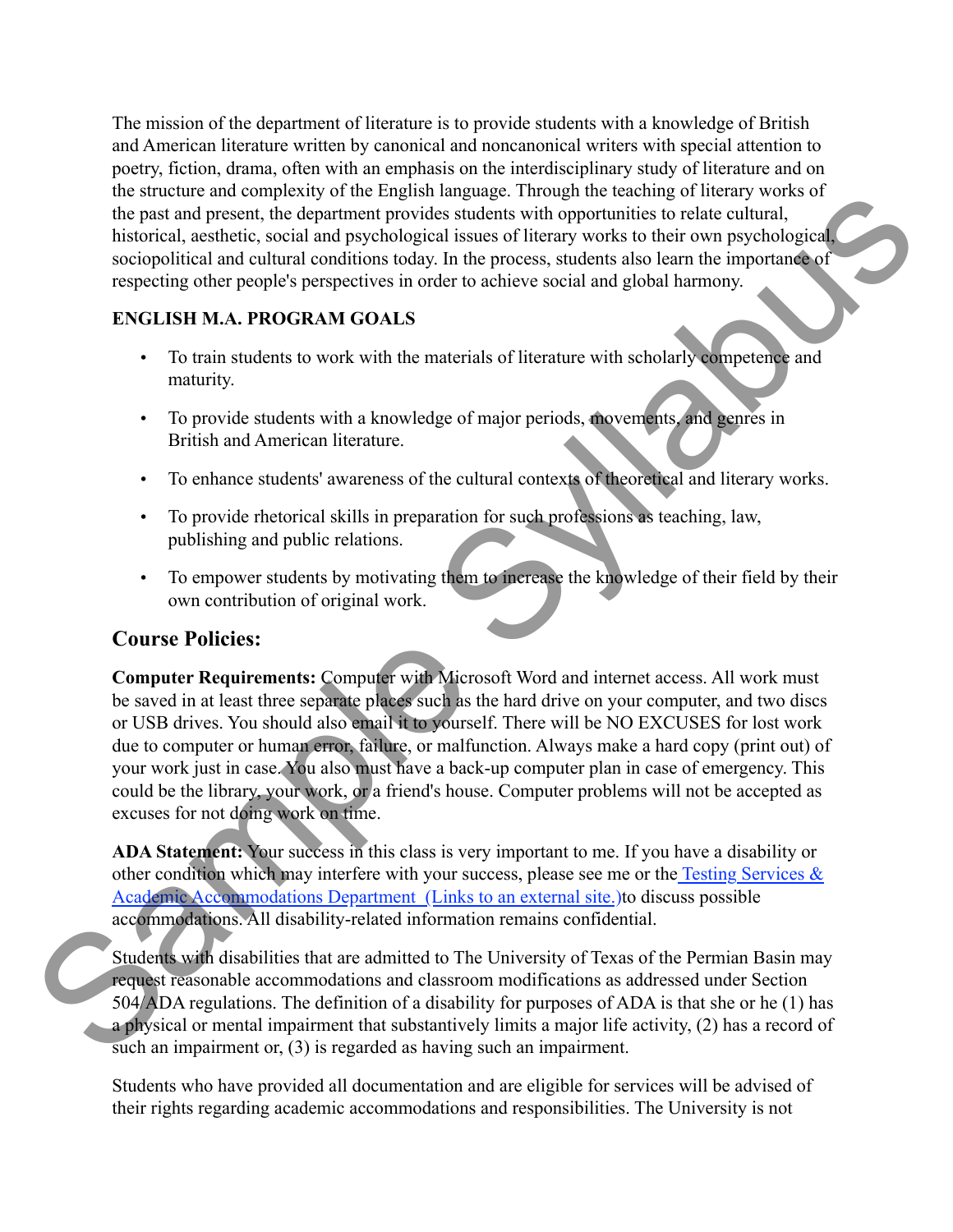obligated to pay for diagnosis or evaluations nor is it obligated to pay for personal services or auxiliary aids. Students needing assistance because of a disability must contact Testing Services & Academic Accommodations Department, 432-552-2630, Leticia Madrid, madrid\_l@utpb.edu, no later than 30 days prior to the start of the semester.

For the accessibility and privacy statements of external tools used within online and blended UTPB courses, go to https://www.utpb.edu/online/reach/ADA\_Privacy (Links to an external [site.\).](https://www.utpb.edu/online/reach/ADA_Privacy%22%20%5Ct%20%22_blank)

**Attendance and Participation:** This is a graduate-level, online, Whole Summer class, and as such you are expected to be online and participating daily. We all travel during the summer, but with the availability of laptops, cybercafes, and public libraries, being out of town should not hamper your participation. It's important that we stick to deadlines, and **late papers, projects, and responses will not be accepted**. Procrastination will be impossible in a class such as this. If you are having trouble with deadlines and time management, please contact the instructor **before** you miss an assignment. Computers are not fool-proof, so be sure to have a back-up plan and don't leave your work until the last minute. Always make extra file copies of your work and double check to see that attachments have attached. All due dates are firm. Being sick or having computer problems doesn't excuse you from classwork or assignments. Late postings will not receive points. It's important to contact the instructor in advance if you are having any problems. The office of [Student Services \(Links to an external site.\)](http://ss.utpb.edu/%22%20%5Ct%20%22_blank) and the University Counseling [Center \(Links to an external site.\)](http://ss.utpb.edu/university-counseling-center/%22%20%5Ct%20%22_blank) can also help if you are having personal issues that interfere with your school work. is of external tools used within online and blended<br>
<u>(online/reach/ADA</u> Privac[y](http://ss.utpb.edu/university-counseling-center/%22%20%5Ct%20%22_blank) (Links to an external<br>
graduate-level, online, Whole Summer class, and as<br>
ticipating daily. We all travel during the summer, but<br>
and public

**Communication:** General questions about the course should be posted to the General Discussion and Questions forum of the Discussion Board. Email should be reserved for personal and private communication. Please use the phone for quick and immediate questions as it is a very good invention and the quickest and most direct way to reach me.

**Teacher's Responsibilities:** I will respond to all inksheds, drafts, and emails within 72 hours of posting. I will evaluate and respond to formal work (papers, projects) within one week of the due date.

**Tracking:** The learning management systems have a tracking features. Statistics are collected that quantifies how often and when students are active in the course and provides information if the student has accessed different pages of the course.

## **Course Incomplete/Withdrawal/Grade Appeal:**

All students are required to complete the course within the semester they are signed up. Incomplete grades for the course are rarely given, will only be granted if the student provides a valid, documented excuse for not being able to complete the course on time, and has contacted the instructor prior to the scheduled last class to request an extension. The student signs a contract that includes the incomplete course activities and the new due dates. **Communication:** General questions about the course is<br>and Questions forum of the Discussion Board. Email s<br>communication. Please use the phone for quick and im<br>invention and the quickest and most direct way to reac<br>**Teach** 

> Find information and dates regarding drops and withdrawals at [http://www.utpb.edu/services/academic-affairs/office-of-the-registrar/adds-drops \(Links to an](http://www.utpb.edu/services/academic-affairs/office-of-the-registrar/adds-drops%22%20%5Ct%20%22_blank)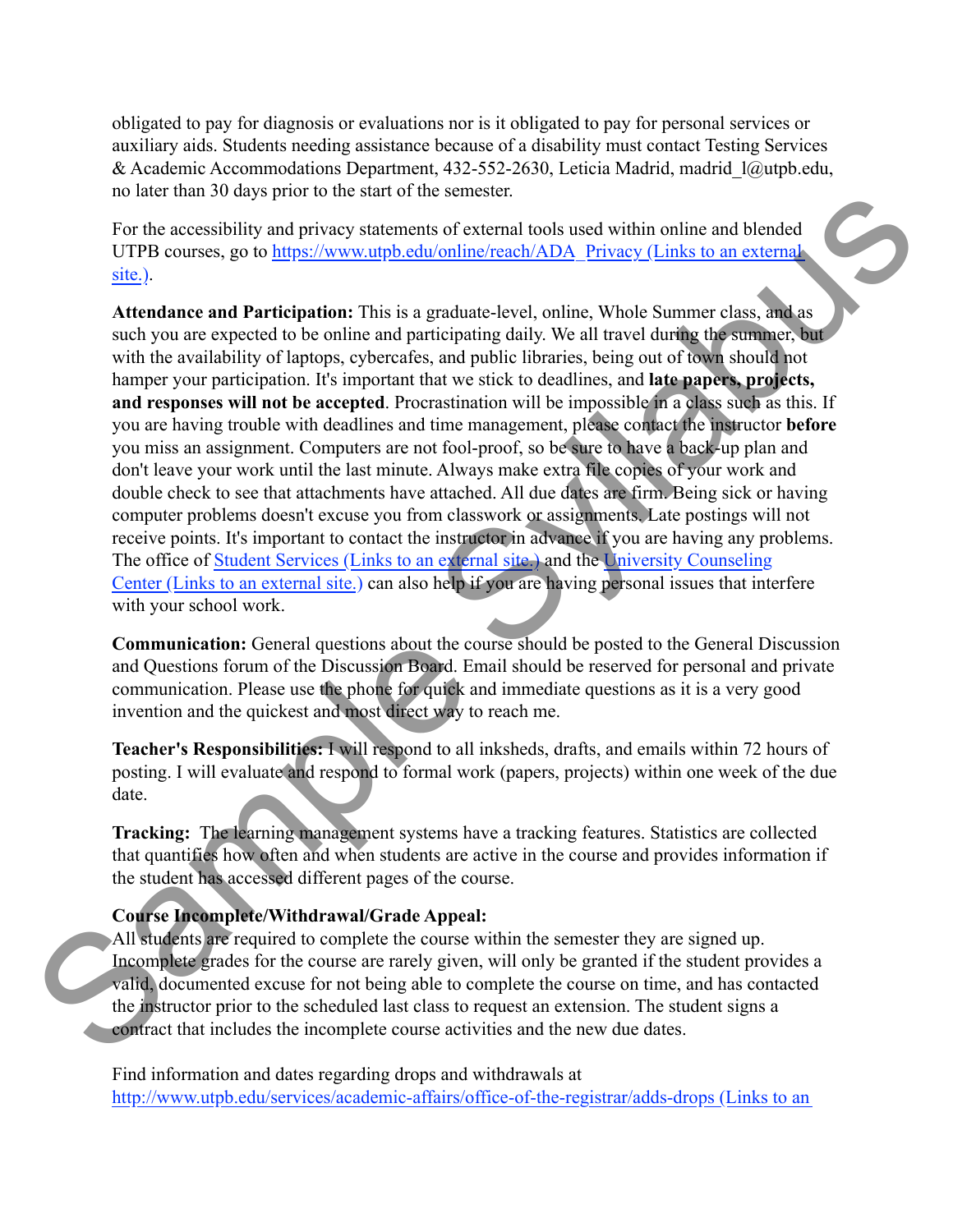#### [external site.\)](http://www.utpb.edu/services/academic-affairs/office-of-the-registrar/adds-drops%22%20%5Ct%20%22_blank)

For grade appeal process go to [http://www.utpb.edu/campus-life/dean-of-students/](http://www.utpb.edu/campus-life/dean-of-students/grievances%22%20%5Ct%20%22_blank) [grievances \(Links to an external site.\).](http://www.utpb.edu/campus-life/dean-of-students/grievances%22%20%5Ct%20%22_blank)

#### **NOTE: The due dates and times for the activities will adhere to the Central Time Zone.**

**Academic Dishonesty/Plagiarism/Cheating:** Plagiarism consists of using source material without proper documentation. Plagiarized papers will receive a grade of "0" with no opportunity for revision. In addition, all instances of plagiarism will be reported in writing to the Dean of [Students. \(Links to an external site.\)](http://www.utpb.edu/campus-life/dean-of-students%22%20%5Ct%20%22_blank)

The academic community regards academic dishonesty as an extremely serious matter, with serious consequences. Any effort to gain an advantage not given to all students is dishonest whether or not the effort is successful. Any suspicion of academic dishonesty will be reported and investigated. Academic dishonesty includes, but is not limited to cheating, plagiarism, collusion, falsifying academic records, misrepresenting facts, the submission for credit of any work or materials that are attributable in whole or in part to another person, taking an examination for another person, any act designed to give unfair advantage to a student such as, but not limited to, submission of essentially the same written assignment for two courses without the prior permission of the instructor, or the attempt to commit such acts. activities will adhere to the Central Time Zone.<br>
Ing: Plagiarism consists of using source material<br>
papers will receive a grade of "0" with no opportunity<br>
agiarism will be reported in writing to the Dean of<br>
c dishonesty

**Student Responsibilities:** All work must be saved in at least three separate places such as the hard drive on your computer, and to discs or USB drives. You should also e-mail it to yourself. Double check to make sure attachments are attached. There will be **NO EXCUSES** for lost work due to computer or human error, failure, or malfunction. Always make a hard copy (print out) of your work just in case, and have a back-up computer plan in case of technical problems.

#### **Online Student Authentication:**

UTPB requires that each student who registers for a distance course is the same student who participates in, completes, and receives credit for the course. UTPB's Distance Education Policy requires faculty members to employ at least two methods of verification to ensure student identities. To access online courses students must login to the UTPB learning management system using their unique personal identifying username and secure password. UTPB's Distance Education Policy requires at least one additional student identification method within the course that has been determined and approved by the faculty or academic program. This course satisfies student authentication by From your computer, and to duses of ourse. Four show the space of our work just in case, and have a back-up computer plan in case of techn due to computer or human error, failure, or malfunction. Always make a have a back-

Presentation of approved photo ID<sup>\*</sup> through a web cam and video

Synchronous or asynchronous video activities using an approved photo ID<sup>\*</sup>.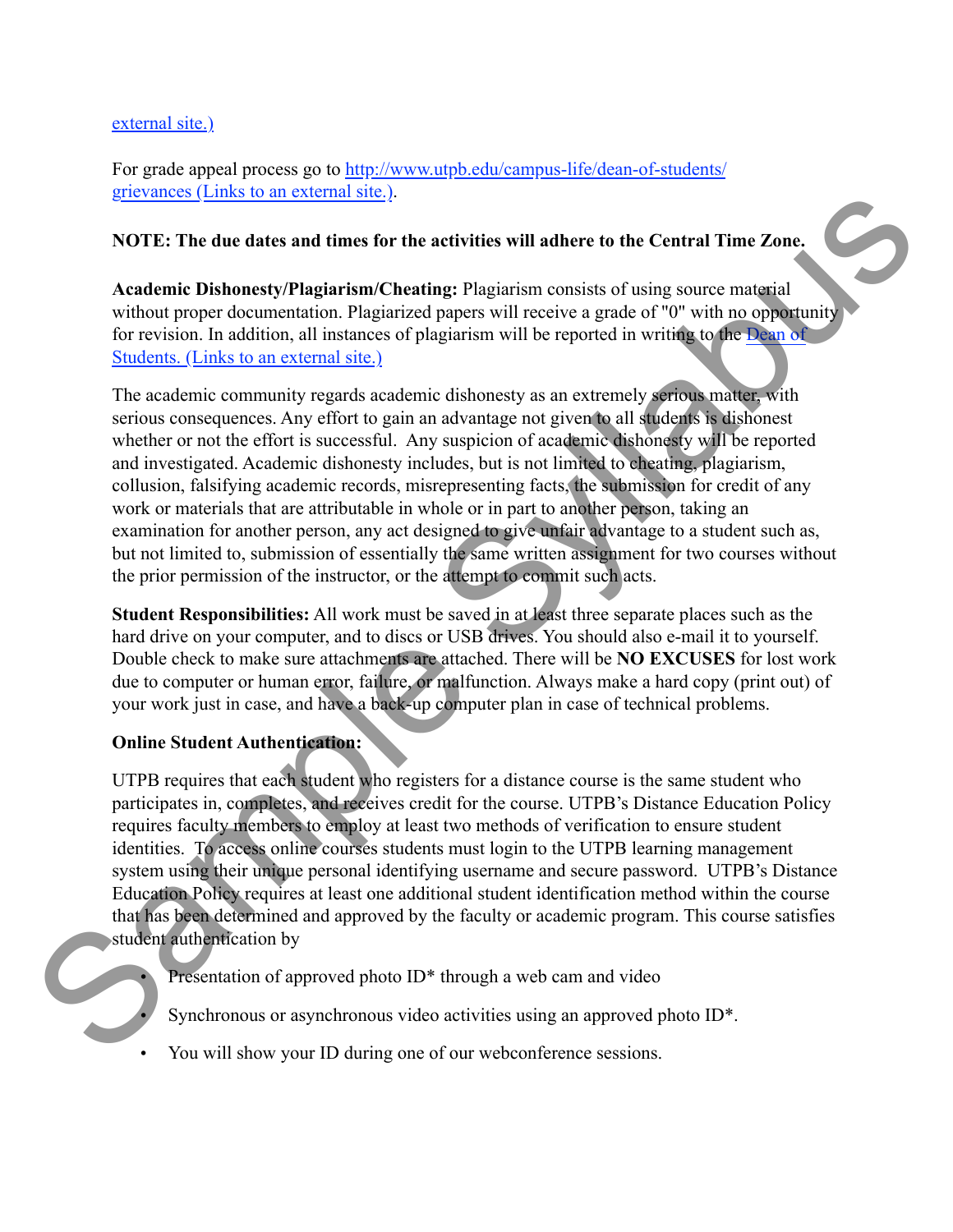\*Approved up to date photo identifications are: passports, government issued identification, driver's licenses, military ID from DoD; dual credit and early college high school students use school district identifications.

## **Important Academic Dates**

UTPB Academic Calendar: https://www.utpb.edu/calendar/academic-calendar.pdf (Links to an [external site.\)](https://www.utpb.edu/calendar/academic-calendar.pdf%22%20%5Ct%20%22_blank)

## **Technical Information and Requirements:**

You must have a computer with Microsoft Word and internet access. Please note that people are working in different versions of Word. If you have a newer version of Word, please save your documents as an older version so everyone will have access to your documents. You will also need access to a webcam. pb.edu/calendar/academic-calendar.pdf (Links to an<br>
ements:<br>
Word and internet access. Please note that people are<br>
ou have a newer version of Word, please save your<br>
will have access to your documents. You will also<br>
ss w

This course is designed as a web-based class which necessitates specific computer expertise, specific computer equipment and programs, and commitment on the part of the student beyond that of most other courses. Ensuring you have the proper hardware and software is vital to your success in an online learning environment.

**Computer Technical Requirements:** Information at http://www.utpb.edu/online/reach/ [technical-requirements \(Links to an external site.\)](http://www.utpb.edu/online/reach/technical-requirements%22%20%5Ct%20%22_blank)

**Software:** The course content is presented through Microsoft Office Word documents and Acrobat documents. In order to view the content outside of the class, you must have Microsoft Office programs and Acrobat Reader. You are required to submit all the course activities typed in Microsoft Word.

Students can use cloud version of Word, PowerPoint and other Microsoft products through use of their UTPB Outlook 365 and UTPB email address. For more information refer to Student Services below or visit: [http://www.utpb.edu/services/ird/information-on-computer-accounts-e](http://www.utpb.edu/services/ird/information-on-computer-accounts-e-mail/office-365%22%20%5Ct%20%22_blank)mail/office-365 (Links to an external site.) Office programs and Acrobat Reader. You are required<br>Microsoft Word.<br>[S](http://search.ebscohost.com.ezproxy.utpb.edu/login.aspx?authtype=ip,uid&profile=ehost&defaultdb=a9h%22%20%5Ct%20%22_blank)tudents can use cloud version of Word, PowerPoint at<br>their UTPB Outlook 365 and UTPB e[m](http://www.utpb.edu/services/ird/information-for-students/software-distribution/microsoft-select%22%20%5Ct%20%22_blank)ail address. For<br>Services below or visit: http://www.utpb.edu/ser

To obtain software licensing and media for selected Microsoft titles at very low cost through a software agreement visit: [http://www.utpb.edu/services/ird/information-for-students/software](http://www.utpb.edu/services/ird/information-for-students/software-distribution/microsoft-select%22%20%5Ct%20%22_blank)distribution/microsoft-select (Links to an external site.).

**Research:** In this course, you will be asked to do some research using online databases. As a student of this class, you have access to many of the digital databases provided by the UTPB Library. Depending on the network you are using, you might or might not have access to the following databases:

- EbscoHost (Links to an external site.)
- E-books EbscoHost (Links to an external site.)
- [JStor \(Links to an external site.\)](http://www.jstor.org.ezproxy.utpb.edu/%22%20%5Ct%20%22_blank)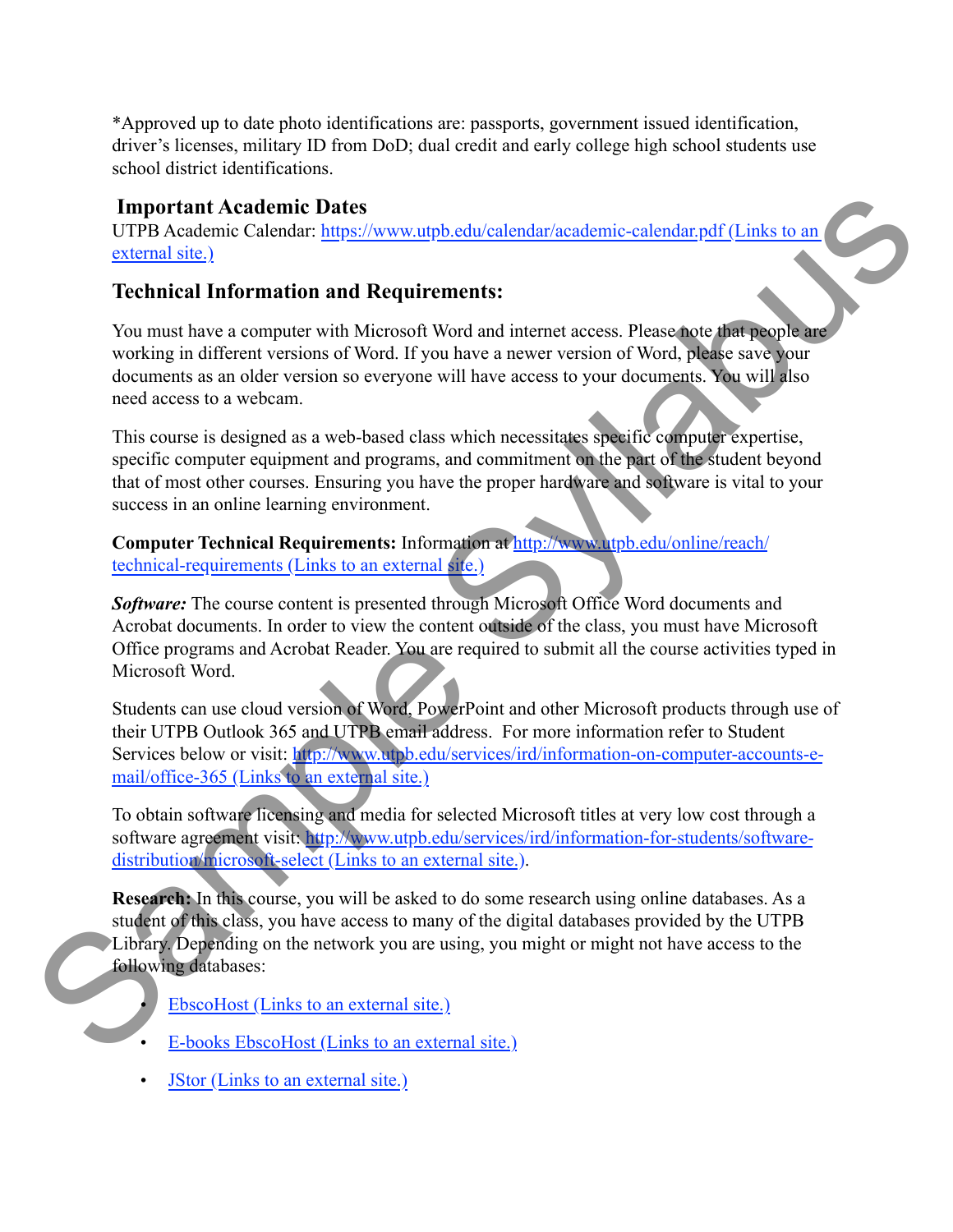• [Project MUSE \(Links to an external site.\)](http://muse.jhu.edu.ezproxy.utpb.edu/journals/%22%20%5Ct%20%22_blank)

If you cannot access the links above, it is recommended that you talk to your professor or network administrator to make them aware of this. Network settings (especially for public areas such as schools or places or work) may need to be adjusted to allow access to the links above.

## **Essential Readings:**

#### **Textbooks:**

- \*Barnett, R. W., & Blumner, J. S. (2008). *The Longman guide to writing center theory and practice.* New York: Pearson/Longman*.*
- Mackiewicz, J. & Babcock, R. D., & (2019). *Theories and Methods in Writing Center Studies.* New York, NY: Routledge.
- Murphy, C. & Stay, B. (2006). *Writing center director's resource book.* Mahwah, NJ: Erlbaum.

## **Articles:**

- Blau, S., Hall, J., & Sparks, S. (2002). Guilt-free tutoring: Rethinking how we tutor nonnative-English-speaking students. *The Writing Center Journal*, 23, 23-44.
- DiPardo, A. Whispers of coming and going: Lessons from Fannie. *The Longman guide to writing center theory and practice.* (pp. 350-367). Exercise to allow access to the links above.<br>
2008). *The Longman guide to writing center theory*<br>
ongman.<br>
Section 2. Theories and Methods in Writing Center<br>
ing center director's resource book. Mahwah, NJ:<br>
2). Guilt-fre
- Konstant, S. B. (1992). Multisensory tutoring for multisensory learners. *[Writing Lab](https://utpb.instructure.com/courses/454/files/51247/download?wrap=1%22%20%5Co%20%2216-9-10.pdf)  Newsletter*, 16(9-10), 6-8.
- Nordlof, J. (2014) "Vygotsky, Scaffolding, and the Role of Theory in Writing Center Work." *Writing Center Journal, 34*(1): 45-64.
- Thompson, I, Whyte, A., Shannon, D, Muse, A., Miller, K, Chappell, M. & Whigham, A. (2009), Examining our love: Tutor's roles and satisfaction in conferences. *Writing Center Journal,* 29(1) 78-106 S[am](https://utpb.instructure.com/courses/454/files/51251/download?wrap=1%22%20%5Co%20%22Thonus2002.pdf)ple Meridian S. B. (1992). Multisensory tutoring f<br>
Newsletter, 16(9-10), 6-8.<br>
Nordlof, J. (2014) "Vygotsky, Seaffolding, and<br>
Work." Writing Center Journal, 34(1): 45-64.<br>
Thompson, I, Whyte, A., Shannon, D, Muse, A<br>
	- Thonus, T. (2002). [Tutor and student assessment of academic writing tutorials: What is](https://utpb.instructure.com/courses/454/files/51251/download?wrap=1%22%20%5Co%20%22Thonus2002.pdf)  "success"? *Assessing Writing*, 8, 110-134

**Book Club Texts:** (choose one; I am also open to suggestions if your interest is not here.)

- Babcock, R. D. & Daniels, S. (2017). *Writing centers and disability.* Southlake, TX: Fountainhead.
- Fels, D. and Wells, J. (2011). *The successful high school writing center*. New York, NY: Teachers College Press.
- Greenfield, L. & Rowan, K. (2011). *Writing centers and the new racism.* Logan: Utah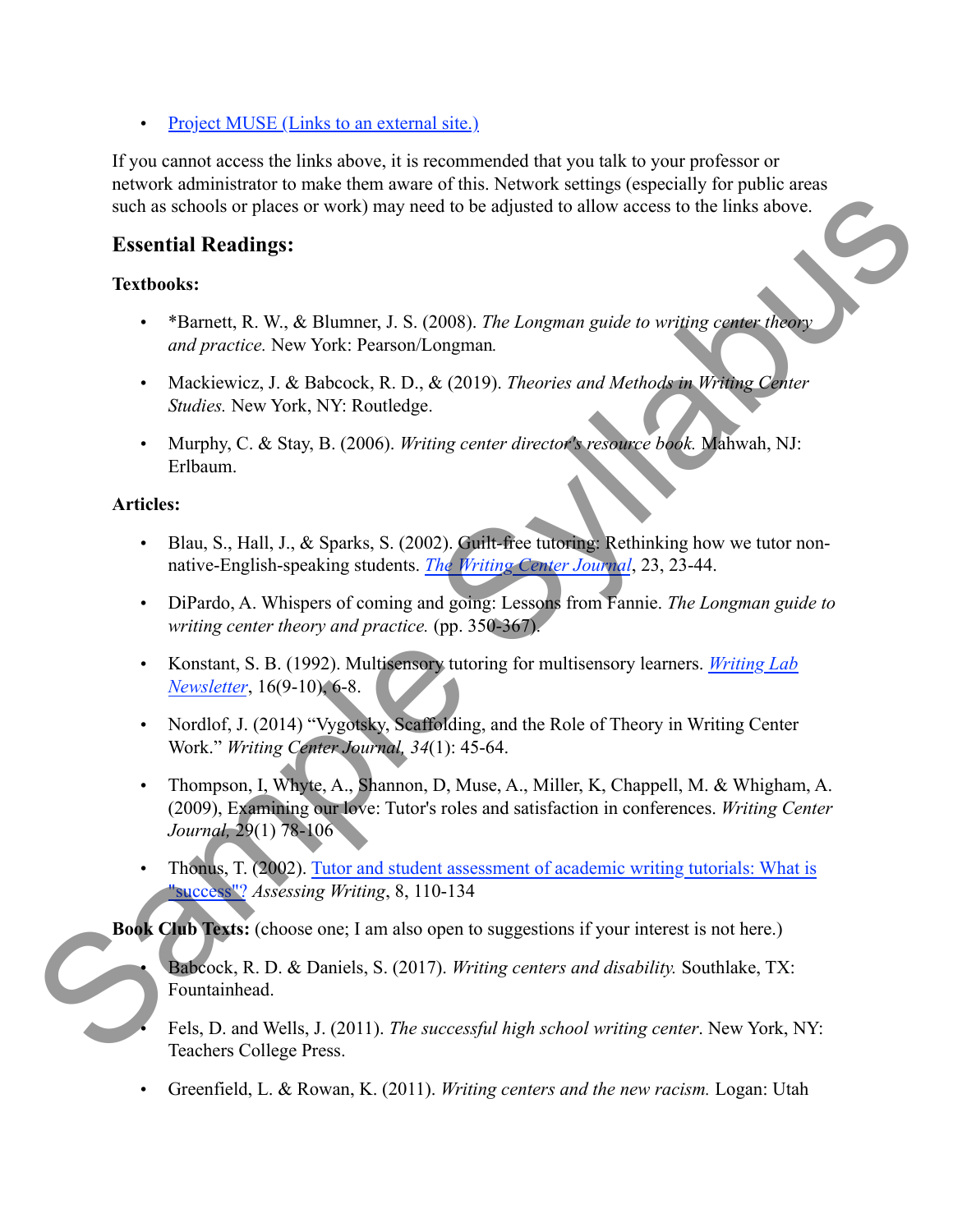State University Press.

• Rousculp, T. (2014). *Rhetoric of respect: Recognizing change at a community writing center.* NCTE.

**Tutor Training Textbooks for Review:** (choose 3 to review; I have some you can borrow)

- Fitzgerald, L. & Ianetta, M. (2016). *The Oxford guide for writing tutors.* New York: Oxford University Press*.*
- \*Gillespie, P., & Lerner, N. (2007). *The Longman guide to peer tutoring.* 2nd ed. New York: Pearson Longman.
- Johnson, J. P. & Krase, E. (2008). *Theory and practice for writing tutors*. New York: Longman.
- McAndrew, D. A. & Reigstad, T. J. (2001). *Tutoring writing: A practical guide for conferences.* Portsmouth, NH: Heinemann.
- Meyer, E. & L. Z. Smith. (1987). *The practical tutor.* New York: Oxford University Press.
- Murphy, C., & Sherwood, S. (2011). *The St. Martin's sourcebook for writing tutors* (4th ed.). New York: St. Martin's Press. The Oxford guide for writing tutors. New York:<br>
The Oxford guide for writing tutors. New York:<br>
The Longman guide to peer tutoring. 2nd ed. New<br>
Theory and practice for writing tutors. New York:<br>
(2001). Tutoring writing:
- Rafoth, B. (2005). *A tutor's guide: Helping writers one to one.* (2nd ed.). Portsmouth, NH: Boynton/Cook.
- Ryan, L., & Zimmerelli, L. (2015). *The Bedford Guide for writing tutors* (6th ed.). New York: Bedford/St. Martin's.
- Soven, M. I. (2005). *What the writing tutor needs to know.* Belmont, CA: Thompson/ Wadsworth.

#### **Videos:**

To help activate different learning styles, I have made several videos available in th[e Resources.](https://utpb.instructure.com/courses/454/pages/writing-center-theory-and-practice-resources%22%20%5Co%20%22Writing%20Center%20Theory%20and%20Practice%20-%20Resources) These are not required, but simply provided for your enjoyment and edification. Although if you are a visual learner, you may find that by watching these videos you gain a more clear understanding than by simply reading a text. Sample 19 March 20015). The Bedfore<br>
Soven, M. I. (2005). What the writing tutor neer Wadsworth.<br>
Videos:<br>
To help activate different learning styles, I have made These are not required, but simply provided for your era a

**\*Note:** The "Longman" and the "Allyn and Bacon" guides are the same thing.

# **Class Work Requirements:**

*Attendance and Participation:* This is a graduate level online class, and as such you are expected to be online and participating daily. It's important that we stick to deadlines, and **late papers, projects, and responses will not be accepted**. If you are having trouble with deadlines and time management, please contact the instructor at least a full day before you miss an assignment. Computers are not foolproof, so be sure to have a back-up plan and don't leave your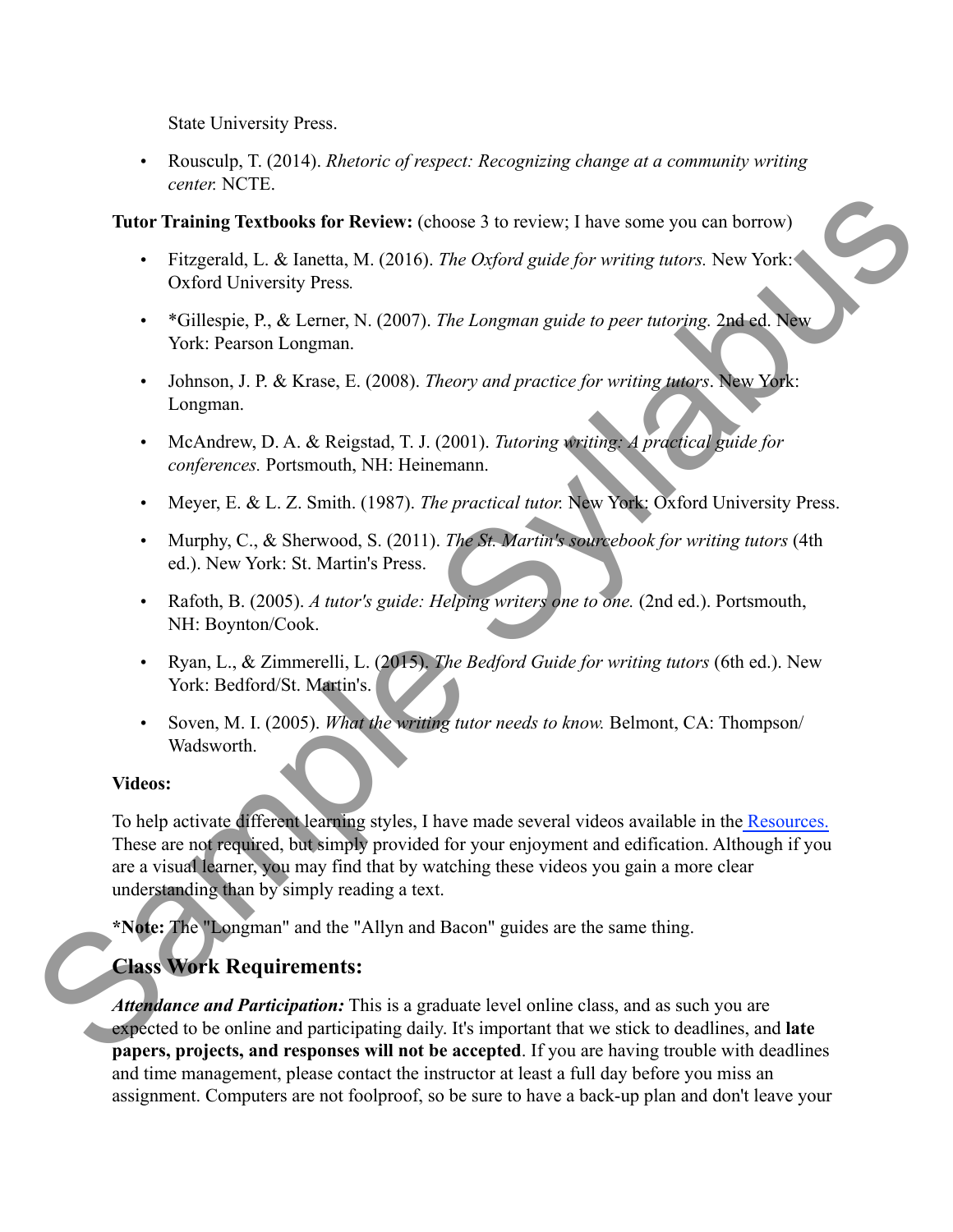work until the last minute. If you do have a technical problem please call the 24/7 Help Desk. Always make extra file copies of your work and double check to see that attachments have attached.

*Conferencing:* One of the best ways to learn to write is talking about your writing one-to-one. Therefore, you are encouraged to complete a minimum of two conferences during the semester. These conferences can be with either the teacher or a tutor. You can make an appointment with me by e-mailing or calling me, or you can make an appointment with a Success Center tutor by calling 432-552-3350 or visiting the University Success Center (Links to an external site.) or [Virtual Success Center Online Tutoring \(Links to an external site.\).](https://www.utpb.edu/academics/undergraduate-success/success-center/smarthinking-online-tutoring/%22%20%5Ct%20%22_blank) Smarthinking is an online tutoring service that can be accessed through clicking the button on the left navigation.

*Discussions and Responses:* Each week you will post an **inkshed** (see below) early in the week on that week's topic. Then you will respond to a minimum of 10 classmates' inksheds by the end of the week. If there are fewer than 10 inksheds, you will respond to all of them. In order for discussion to be lively and involved, you should do your posting early in the week. In addition, your inksheds and responses must be be fully developed to count. Extremely short or cursory inksheds or responses will not count toward class points. When you are in your special interest groups, you will post an inkshed on the book you are reading and respond to ALL your groupmates' postings. These responses are worth 120 points and they must be done week by week. For example, you are free to continue earlier discussions, but you cannot go back to earlier discussions just to make up points. You must follow these guidelines in order to receive full points for participation and inksheds. Points will be deducted in relation to how many activities are missed or not done on time. This activity meets learning objectives 1, 3, and 5. You are required to respond to 10 other peoples' inksheds for each reading. Your responses should be substantive, fully thought out, and advance the discussion topic. Please rate your classmates' posts. In to write is talking about your writing one-to-one.<br>
a minimum of two conferences during the semester.<br>
acher or a tutor. You can make an appointment with<br>
make an appointment with a Success Center tutor by<br>
<u>risty Succe</u>

*Documentation Style:* The proper documentation style for Composition is APA. However, some scholars and journals in writing centers use MLA. In general, your work for this course should be in APA or MLA style. If you choose to use another citation style instead, please consult with the instructor.

*Profile:* Please use the account button on the side to update your Canvas profile. This should be one of the first things you do in the class so we can get to know each other. You are not required to post a photo or share any personal information unless you want to. Just do whatever makes you comfortable. You can update your profile throughout the course.

**Other group work:** In addition to the Collaborative Theoretical Paper, you will do at least one other assignment collaboratively. It is your choice which assignment you do and who you do it with. You do not have to meet in person to complete a collaborative writing assignment. You may choose to communicate through the class chat, email, or by phone. I can create a group area for your group to share files, or you can use google docs or some other collaborative work space, like [Trello \(Links to an external site.\).](https://trello.com%22%20%5Ct%20%22_blank) The same advice goes for collaborative group work and collaborative writing. Everyone in the group needs to be responsible for the entire end project. required to respond to 10 other peoples' inksheds for ex<br>substantive, fully thought out, and advance the discuss<br>posts.<br>**Documentation Style:** The proper documentation style<br>scholars and journals in writing centers use MLA One person should not do all the writing; everyone should write, and you should allow enough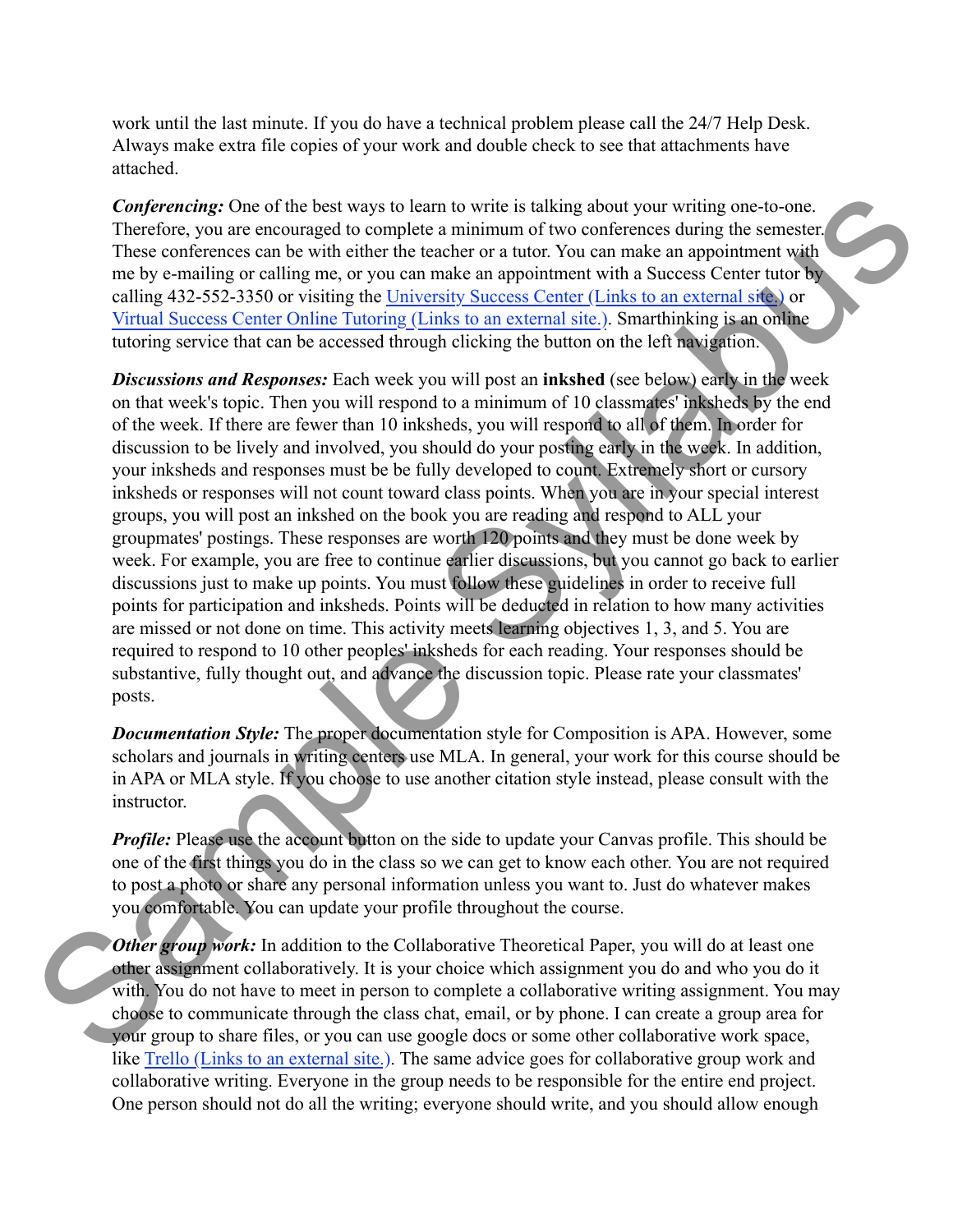time for everyone to sign off on the final document before it's turned in.

*Inksheds:* Inksheds are like journal entries, risky papers, or short responses. You are required to respond to at least 10 of your classmates' inksheds weekly (or all if there are fewer than 10 in the class). This activity meets learning objectives 1, 3, and 5. You are required to post an inkshed for each reading. To post your inkshed, begin a new thread under the relevant Discussion Board forum. You have the choice to create a message or attach your inkshed. If you choose to attach, then your document must be in a Word or .rtf file. Respond to the inksheds by replying to the message. DO NOT begin a new thread for your response. These papers will be extremely short: 1-2 pages. Your paper should take a risk and engage the reading. Inksheds differ from journals in that journals are personal and private while inksheds are meant for public discussion and response. Typically you write for 15-20 minutes on an inkshed. These papers will form the basis for our discussions each week. Check topics and choices for chapter assignments. ves 1, 3, and 5. You are required to post an inkshed for<br>a new thread under the relevant Discussion Board<br>sage or attach your inkshed. If you choose to attach,<br>trf file. Respond to the inksheds by replying to the<br>your resp

*Meetings:* Since this is an online course, there are no required full class meetings. We will, however, have several optional meetings during the summer. These meetings will be for talk and socializing only and we will not conduct any official course business at the meetings. We will meet at least once in each city represented by the class participants. Meetings dates and locations TBA. We will also meet virtually as needed.

*Papers and Drafts:* You will compose essays as assigned, share rough drafts, and turn in final drafts by the due dates. You will take into account responses from your classmates and teacher when revising your drafts. There will be five formal papers in this class: Collaborative Theoretical Paper, Observation Report, Review of Tutor Training Textbook, Research Proposal, and Major Useful Project. Papers can be revised for a better grade. Please accompany any revisions with the original containing my comments and your own comments and responses on the original draft. If you use Track Changes your comments and corrections will appear in a different color. See calendar for due dates.

*Prior Knowledge:* In the discussion on prior knowledge, please describe your previous experience with writing centers. This could be work experience, experience as a tutee, or just feedback that you've heard from others, or even stereotypes and prejudices. If you have worked in writing centers before, please be specific about the amount of time you worked and your position.

*Professional Development:* If you are not already a member of one, you are strongly encouraged to join a professional society of your choice. Quite a few societies offer student membership rates of \$20. Also, you are strongly encouraged to submit a proposal to a conference, an article to a journal, or a book proposal to a publisher. I will be posting opportunities to the announcements section of the course. Several students who took advantage of this opportunity have had their proposals accepted to conferences. It's important for your future as a scholar to start your participation in the professional conversation as soon as you can. and Major Useful Project. Papers can be revised for a l<br>revisions with the original containing my comments are<br>the original draft. If you use Track Changes your comm<br>different color. See calendar for due dates.<br>**Prior Know** 

*Reflection/Self-Assessment:* After completing several of the course activities you will be asked to step back and reflect on your learning process and outcomes. This "metacognition" (thinking about thinking) allows us to better understand not only what we learned, but how we learned it.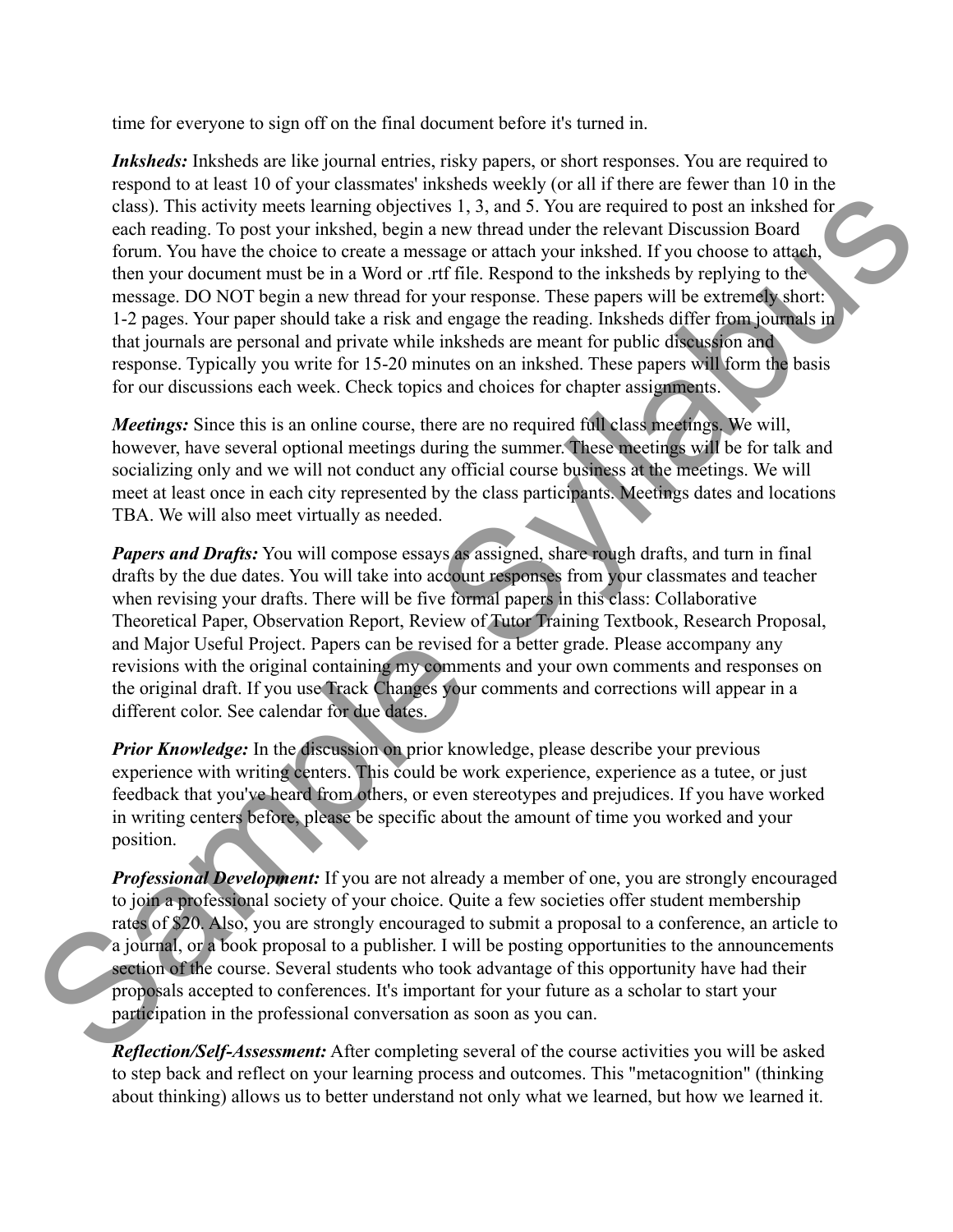This step can be shared publicly with the class in the discussion boards, or privately with the teacher through any appropriate method of communication, all depending on your preference and comfort level.

*Workshops:* Sharing your papers in Workshop is an important part of the class. You are required to share your work and comment on other people's work. In order to receive Workshop points, you must not only respond to classmates' papers, but do it thoughtfully and completely. Your Workshop grade will reflect the quality and quantity of your response. Workshop guidelines are found on Workshop/Assignment pages in Class Work. You will also write a reflection over the Workshops. Reminder: read others' Workshop comments before posting your paper.

## **Assignments:**

There are five formal assignments in this course. They are designed to enhance your knowledge of writing center theory, practice and administration. The first assignment is a collaborativelywritten document on the various theories that influence writing center work. Then we move on to an actual observation of writing center tutorials and a review of tutor training textbooks. By this time you should have several questions and ideas brewing. The outlet for these are the research proposal, in which you will investigate a small part of one of your questions, and the major useful project, for which you will create a piece that will actually help you in your career. These assignments are designed to be challenging yet practical. hop is an important part of the class. You are required<br>people's work. In order to receive Workshop points,<br>apers, but do it thoughtfully and completely. Your<br>quantity of your response. Workshop guidelines are<br>lass Work. Y

**Collaborative Theoretical Paper:** This is a paper over some theoretical aspect of writing centers. It should be written as a conference presentation or (mini) journal article. For this paper we will be all working together in a single web document. In order for this to work, everyone must participate by the same ground rules. I know some of you don't like group writing, but this is an important experience and a crucial skill to master. The most important thing to remember is that the entire document belongs to everyone and everyone is responsible for everything in the document. This means that if you see something in the document that you don't like or that is not right, it doesn't matter who wrote it, just fix it. Eventually we will forget who wrote what and it will truly become a collaboratively written document. As a matter of procedure, everyone should log on to the document and write a little bit everyday. Then, the day before it's due, everyone should read through it one last time and sign off (add your name to the document). When you add your name this means that you have checked everything and you feel satisfied with the product. You should not add your name unless you feel the document could not be improved in any way. Remember that the ownership and responsibility for the entire document is everyone's at all times. centers. It should be written as a conference presentation we will be all working together in a single web docummust participate by the same ground rules. I know som is an important experience and a crucial skill to master

The paper itself should be an overview of writing center theory. This material should be based on the course readings and your outside research. Length 5-8 pp.

**Observation Report:** For this assignment you will observe at least two tutoring sessions in the writing center of your choice. This is not research, and you will not need to do Human Subjects Review. However, if you do not go through the Human Subjects Review process, you will not be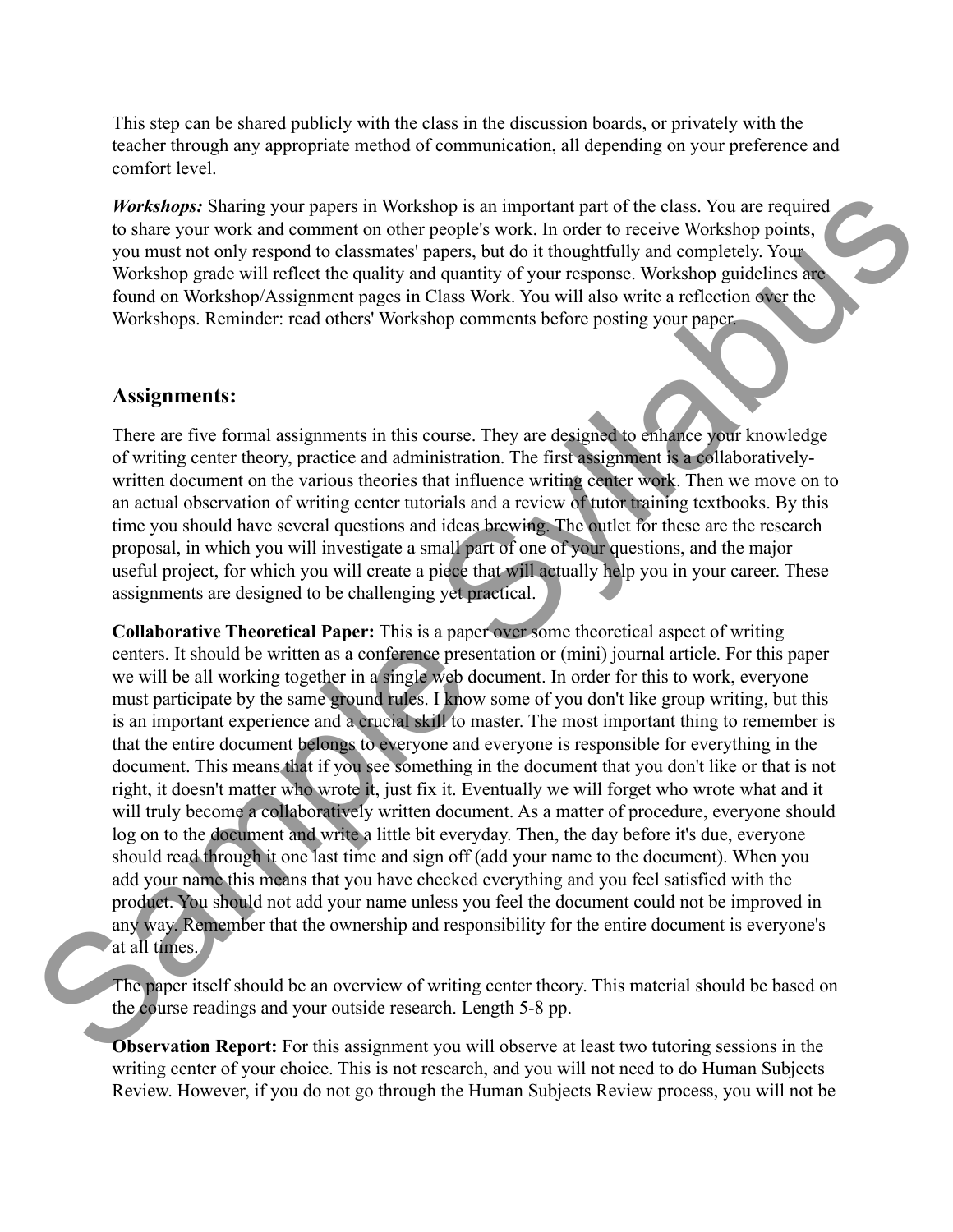able to use this data in any further research. Please change any names in your report for confidentiality purposes. So, if you think you may want to use this data in the future, you should go through the proper Human Subjects Review process [see [Resources p](https://utpb.instructure.com/courses/454/pages/writing-center-theory-and-practice-resources%22%20%5Co%20%22Writing%20Center%20Theory%20and%20Practice%20-%20Resources)age]. The written report of your observations will consist of a summary of the tutoring session, an explanation of the theories you saw enacted, and a synthesis or evaluation of the sessions. Length 3-5 pp.

#### *How to find an observation:*

*Face to face:* Contact your local writing center and explain to them that you are interested in doing an observation. If they have appointments, they may tell you when their next appointment is and invite you to stop by. When you are there, you will explain to the tutor and the tutee what you are doing and ask if you can observe. If you are going to use the data for future research, you must get a signed informed consent form from each participant. An alternate idea, and the one I think is best, is just to "hang out" at your local writing center until someone comes in for tutoring. At that point you can explain what you are doing and ask if the tutor and tutee don't mind if you observe. You will not waste your time hanging out at the writing center, as you can make general observations or do your reading or other school work while you wait. You cannot observe your own session and you are encouraged to record and transcribe the session. alay of the tutofing session, an explanation of the<br>or evaluation of the sessions. Length 3-5 pp.<br>there and explanation of the sessions. Length 3-5 pp.<br>there and explanation then that you are interested in<br>there, you will

*Online:* If you choose to observe an online session, you may do so as long as you do not observe your own session, and that the paper submitted is truly a paper that the person wants feedback on. For instance, if you arrange with a classmate to each submit a paper to Smarthinking to analyze each others' sessions, make sure you each submit a paper that you really want feedback on, not one that is finished and done with. You can also arrange to observe a session with a friend or classmate on a paper submitted electronically to any other OWL, including UTPB's OWL (Links to an external site.).

**Review of Tutor Training Textbook:** For this assignment you will choose any three tutor training texts to review. You may use any criterion you like for your review, but the books should be compared and contrasted according to the criterion, rather than being three separate reviews. Length 3-5 pp. minimum (but will probably be longer.more like 6-8pp).

**Research Proposal:** This research proposal should consist of some sort of qualitative or quantitative data gathering and analysis. For this project you will have to complete the Human Subjects Review process [see Resources page] if you choose to actually do the project later. If you chose to do this process for your observation and you recorded the sessions, you may use this as your data. The research proposal will consist of an intro, lit review, research question, methods and anticipated results. Human Subjects permission is not necessary if you choose to use data from a corpus such as MICASE or if you use old data that you have already collected for something else. Length 3-5 pp. or classmate on a [p](https://utpb.instructure.com/courses/454/pages/writing-center-theory-and-practice-resources%22%20%5Co%20%22Writing%20Center%20Theory%20and%20Practice%20-%20Resources)aper submitted electronically to any<br>
OWL (Links to an external site.).<br>
Review of Tutor Training Textbook: For this assignm<br>
training texts to review. You may use any criterion you<br>
be compared and cont

**Major Useful Project:** This culminating project should consist of something that has peaked your interest or curiosity and that you will find useful for your career. The parameters of this assignment are limited only by your imagination and the time you have to devote to it. Length: Equivalent of 8-10 pp.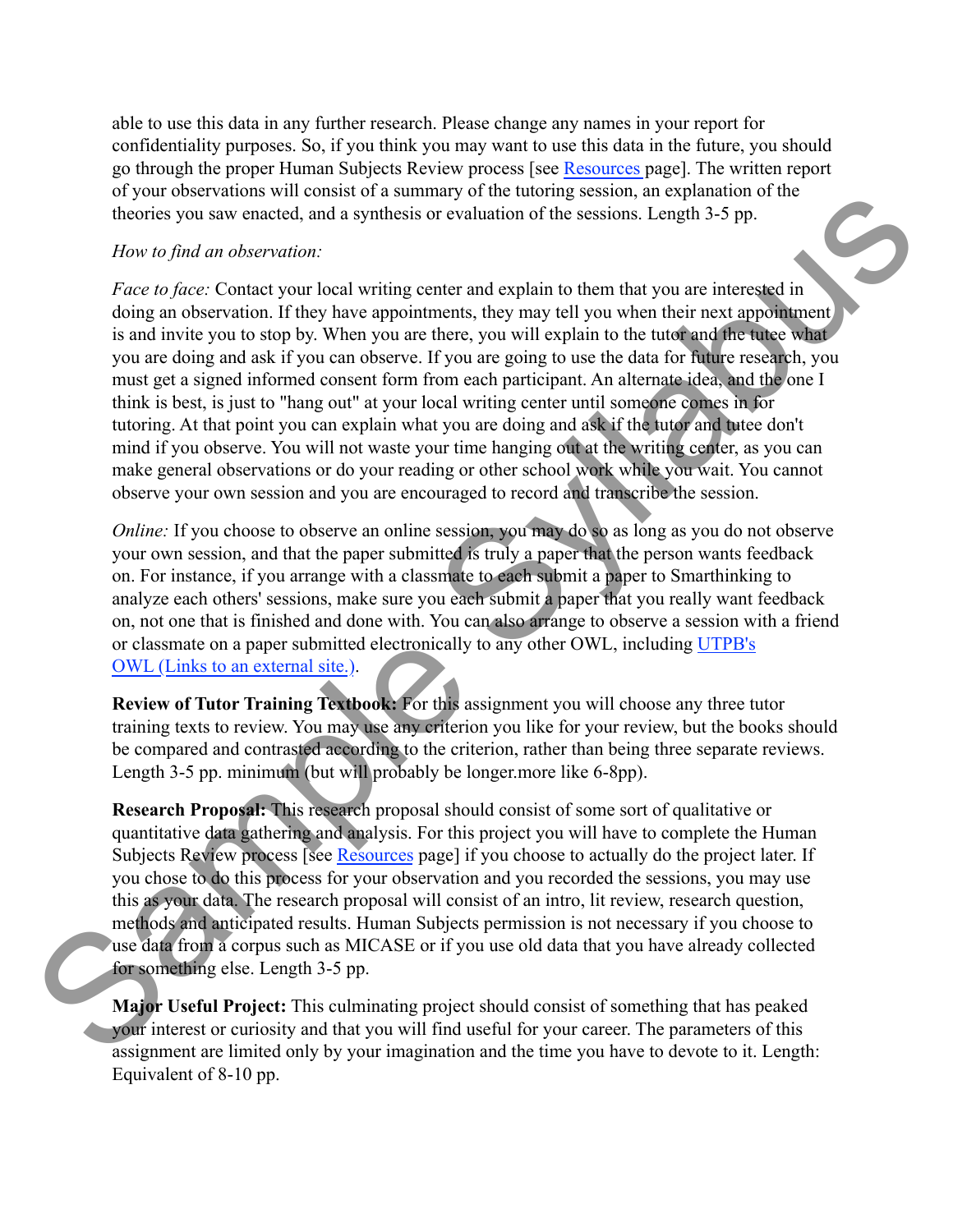# **Grading:**

| <b>Activity</b>                        | <b>Points</b> |
|----------------------------------------|---------------|
| Practice Workshop                      | 10            |
| Inksheds (6 at 40 points each)         | 240           |
| Responses (6 at 20 points each)        | 120           |
| Workshops (4 at 20 points each)        | 80            |
| <b>Observation Report</b>              | 100           |
| Review of Tutor Training Textbook      | 100           |
| <b>Collaborative Theoretical Paper</b> | 100           |
| Research Proposal                      | 100           |
| Major Useful Project                   | 150           |
| <b>Total</b>                           | 1000          |
|                                        |               |
|                                        |               |
| <b>Point Spread:</b>                   |               |

#### **Point Spread:**

| I VIIIt Spieau.                                                                                                                                                             |
|-----------------------------------------------------------------------------------------------------------------------------------------------------------------------------|
| 901-1000 points - A<br>801-900 points - B<br>701-800 points - C<br>601-700 points - D<br>600 points or less - F                                                             |
| You can see your grades by clicking on the Grades bu                                                                                                                        |
| <b>Rubrics:</b>                                                                                                                                                             |
| Inksheds: Each week you will post a short (1-2 pp.) res<br>responses will form the basis for our discussion.                                                                |
| Discussions: You will respond to a minimum of ten ink<br>of posts in the class is less than ten. Posts must be thor                                                         |
| Workshops: In order to receive workshop points you m<br>minimum of ten classmates' drafts by the respective du<br>posted by the deadline then you will respond to all drain |

You can see your grades by clicking on the **Grades** button on the left.

#### **Rubrics:**

Inksheds: Each week you will post a short (1-2 pp.) response to that week's reading. These responses will form the basis for our discussion.

Discussions: You will respond to a minimum of ten inksheds weekly, or all of them if the number of posts in the class is less than ten. Posts must be thorough and in-depth to receive points.

Workshops: In order to receive workshop points you must post your draft and respond to a minimum of ten classmates' drafts by the respective due dates. If there are fewer than ten drafts posted by the deadline then you will respond to all drafts. There is no obligation to respond to late drafts.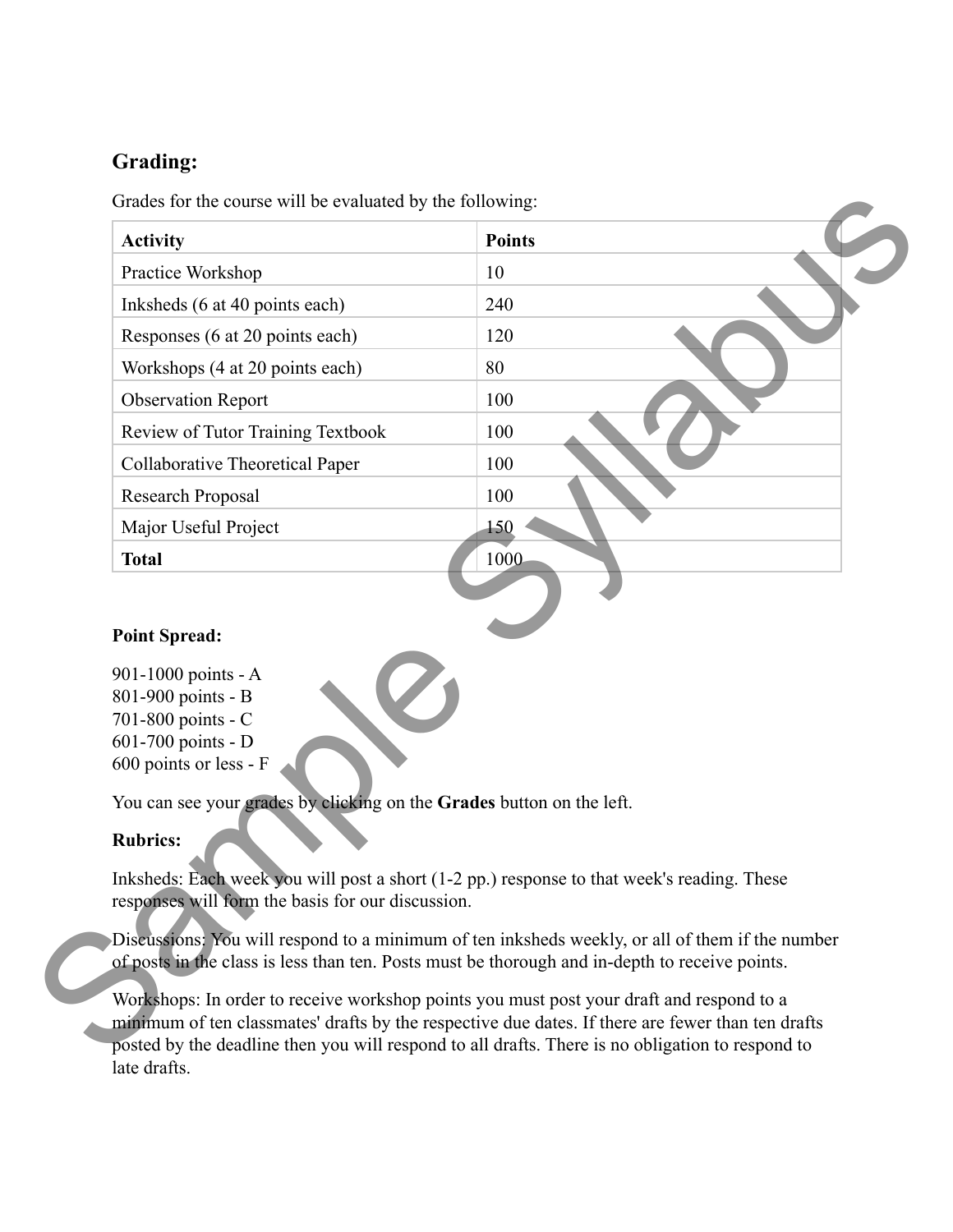Formal Papers: We will decide the rubrics for these assignments as a class.

For more details see the [Class Work](https://utpb.instructure.com/courses/454/pages/class-work%22%20%5Co%20%22Class%20Work) page in the Home section of the course.

## **Preparation for Computer Emergencies:**

**Computer Crash:** Not having a working computer or a crashed computer during the semester will NOT be considered as an acceptable reason for not completing course activities at a scheduled time. NOTE: Identify a second computer before the semester begins, that you can use when/if your personal computer crashes. example the computer during the semester<br>
syllabus computer or a crashed computer during the semester<br>
syllabus an use<br>
syllabus computer before the semester begins, that you can use<br>
under to call instructor, and leave me

Complete Loss of Contact: If you lose contact with course connectivity completely (i.e. you cannot contact me via Canvas or email), you need to call instructor, and leave message regarding connectivity loss and contact information.

**Lost/Corrupt/Missing Files:** You must keep/save a copy of every project/assignment on an external drive, UTPB Outlook 365 OneDrive, or personal computer. In the event of any kind of failure (e.g. virus infection, student's own computer crashes, loss of files in cyberspace, etc) or any contradictions/problems, you may be required to resubmit the files

*Minimum Technical Skills:* Your instructor is available to help you with any questions related to the content of the course, but she is unable to provide assistance with technical questions relating to the operation of your computer, web browser, or any of the technical specifications required for course participation. Prior to starting this course, you must possess a high degree of skill in operating standard web browsing and document processing software.

| operating standard web browsing and document processing software. | to the operation of your computer, web browser, or any of the technical specifications required<br>for course participation. Prior to starting this course, you must possess a high degree of skill in |
|-------------------------------------------------------------------|--------------------------------------------------------------------------------------------------------------------------------------------------------------------------------------------------------|
| <b>Student Support Services:</b>                                  |                                                                                                                                                                                                        |
| <b>SERVICE</b>                                                    | <b>CONTACT</b>                                                                                                                                                                                         |
| <b>ADA Accommodation/Support</b>                                  | Testing Services & Academic<br><b>Accommodations Department</b><br>$(432)$ 552-2630<br>http://www.utpb.edu/academics/<br>undergraduate-success/TSAAD (Links to an<br>external site.)                   |
| <b>Advising</b>                                                   | UTPB E-Advisor at http://cas.utpb.edu/<br>academic-advising-center/e-advisor/ (Links to<br>an external site.)                                                                                          |

## **Student Support Services:**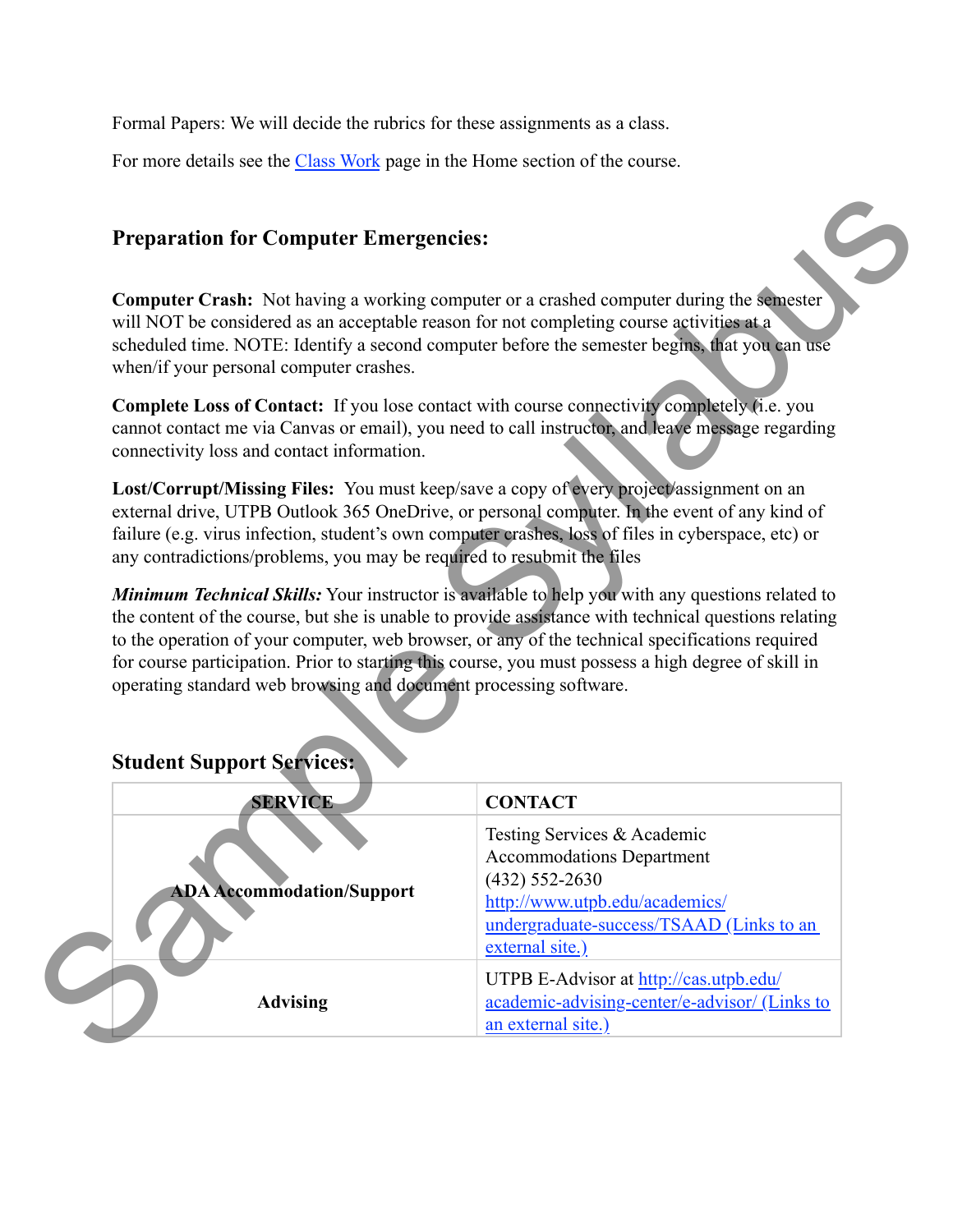|                                          | $(432) 552 - 0220$<br>http://www.bkstr.com/texas-                                                         |
|------------------------------------------|-----------------------------------------------------------------------------------------------------------|
| <b>Bookstore</b>                         | permianbasinstore/home (Links to an external<br>site.)                                                    |
|                                          | <b>Information Resources Service</b>                                                                      |
| Email, Outlook 365, my.utpb.edu          | http://www.utpb.edu/services/ird/how-to-<br>submit-a-service-request (Links to an external<br>site.)      |
| <b>Financial Aid and Scholarship</b>     | $(432) 552 - 2620$                                                                                        |
|                                          | http://www.utpb.edu/campus-life/financial-<br>aid (Links to an external site.)                            |
| Library                                  | $(432) 552 - 2370$                                                                                        |
|                                          | The J. Conrad Dunagan Library Online at<br>http://library.utpb.edu/(Links to an external<br>site.)        |
|                                          | $(432)$ 552-2635                                                                                          |
| Registrar                                | http://www.utpb.edu/services/academic-<br>affairs/office-of-the-registrar (Links to an<br>external site.) |
| <b>Student Services</b>                  | http://www.utpb.edu/campus-life/dean-of-<br>students (Links to an external site.)                         |
|                                          | Canvas 1-866-437-0867                                                                                     |
| <b>Technical Support</b>                 | https://guides.instructure.com/Links to an<br>external site.                                              |
|                                          | If you are taking courses through UTPB the                                                                |
|                                          | following provide services: <b>Smarthinking</b><br><b>Online Tutoring (Links to an external site.)</b>    |
|                                          | (provides tutoring services),                                                                             |
|                                          | SmarterMeasure (Links to an external site.)                                                               |
| <b>Tutoring &amp; Learning Resources</b> | (measures learner readiness for online                                                                    |
|                                          | course).                                                                                                  |
|                                          | http://www.utpb.edu/online/reach/                                                                         |
|                                          | smarthinking-online-tutoring (Links to an                                                                 |
|                                          | external site.)                                                                                           |

# **End-of-Course Evaluation & Instructor Evaluation**

Every student is encouraged to complete an end-of-course evaluation/survey provided by UTPB.